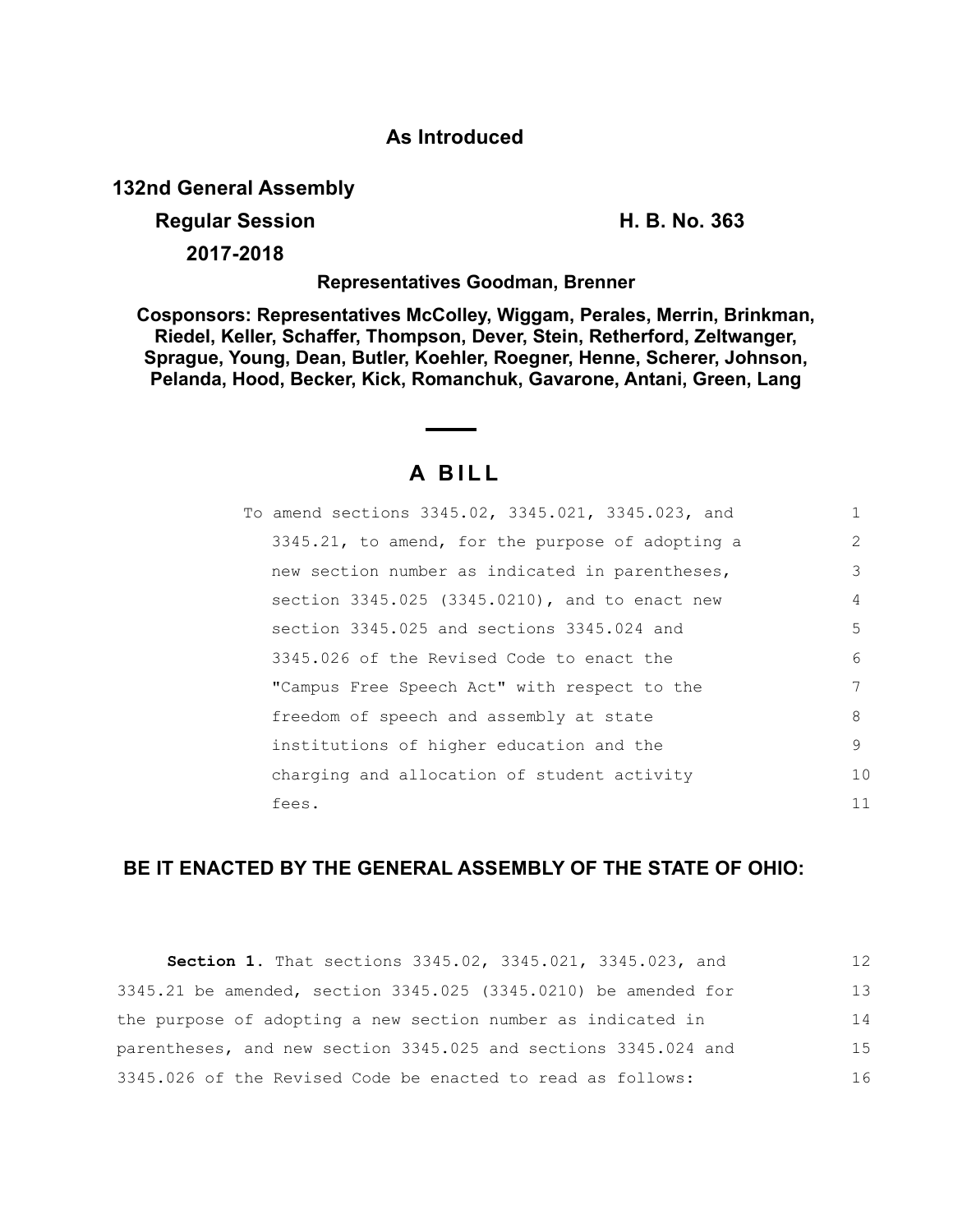| Sec. 3345.02. $(A)$ As used in this section $\tau$ :             | 17 |
|------------------------------------------------------------------|----|
| (1) "state-State institution of higher education" has the        | 18 |
| same meaning as in section 3345.011 of the Revised Code.         | 19 |
| Beginning in the 2008-2009 academic year, each-(2)               | 20 |
| "Student group" has the same meaning as in section 3345.023 of   | 21 |
| the Revised Code.                                                | 22 |
| (3) "Student activity fee" means any fee charged to              | 23 |
| students by a state institution of higher education, the         | 24 |
| proceeds of which are used to support and facilitate the         | 25 |
| expression and activities of students or student groups.         | 26 |
| However, it does not include any fee charged to students for the | 27 |
| support of common buildings and rooms, student centers,          | 28 |
| theaters, pools, and other facilities of common use to all       | 29 |
| students or of the meetings and official responsibilities of the | 30 |
| student government.                                              | 31 |
| (B) Each state institution of higher education shall             | 32 |
| include in each statement of estimated or actual charges owed by | 33 |
| a student enrolled in the institution an itemized list of the    | 34 |
| instructional fees, general fees, special purpose fees, service  | 35 |
| charges, fines, and any other fees or surcharges applicable to   | 36 |
| the student.                                                     | 37 |
| (C)(1) No state institution of higher education shall            | 38 |
| require any student to pay any student activity fee as a         | 39 |
| condition to graduate or earn a degree from that institution.    | 40 |
| Additionally, no state institution shall collect a student       | 41 |
| activity fee from a student, unless that student chooses to pay  | 42 |
| the fee in accordance with division (C) (2) of this section.     | 43 |
| (2) A state institution may provide students with the            | 44 |
| option to pay for any student activity fee, so long as the       | 45 |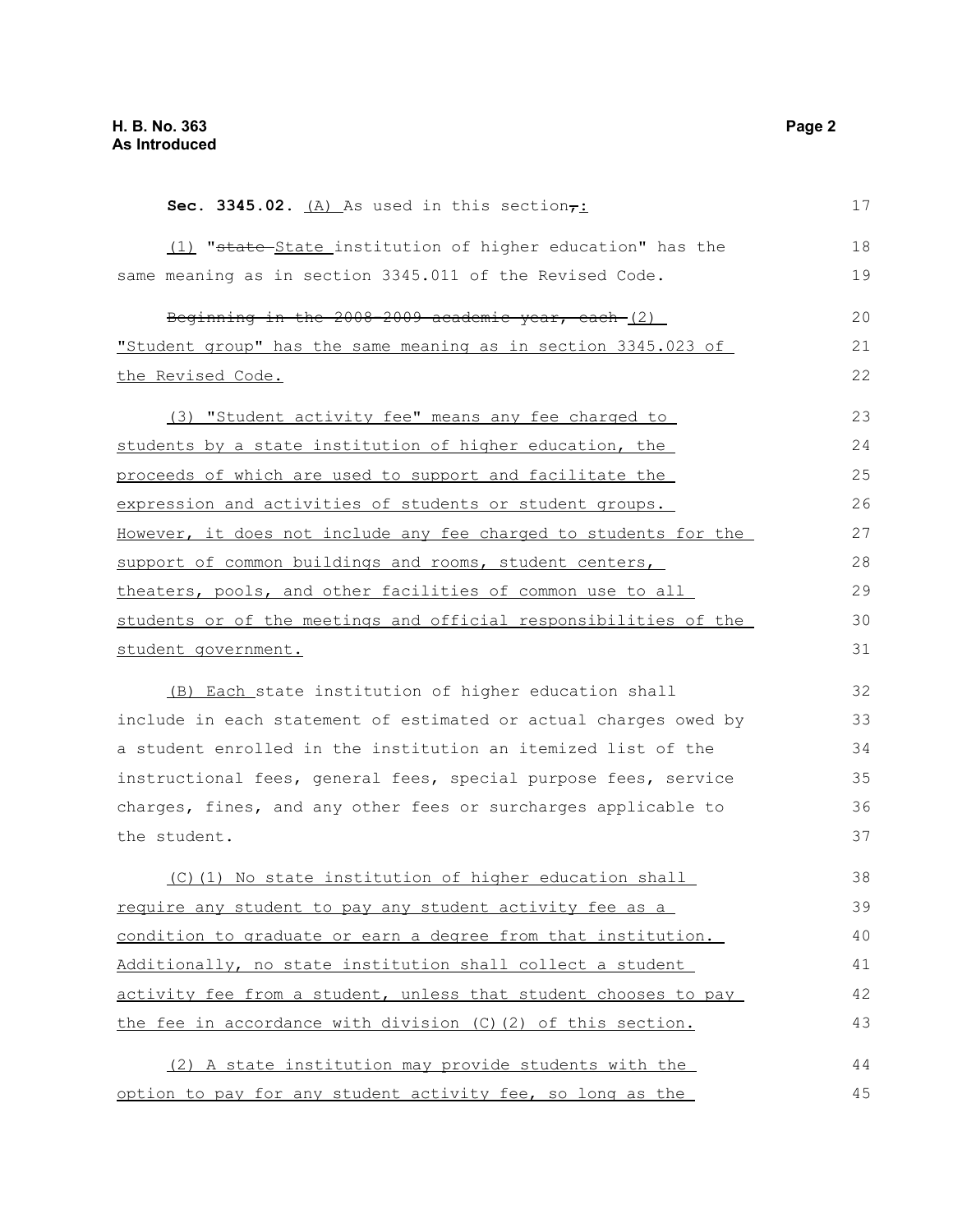| institution itemizes the fee and the student is notified that    | 46 |
|------------------------------------------------------------------|----|
| the fee is voluntary. If the student chooses to pay the fee,     | 47 |
| then the institution may collect the fee.                        | 48 |
| (3) Each state institution shall ensure that any student         | 49 |
| activity fee collected by the institution is distributed to      | 50 |
| student groups in a manner that is neutral to each group's       | 51 |
| viewpoint. For this purpose, each institution shall:             | 52 |
| (a) Publish clear, objective standards to follow when            | 53 |
| allocating student activity fees. The standards shall not be     | 54 |
| ideological or partisan to any specific viewpoint.               | 55 |
| (b) To the extent permissible under state law, make all          | 56 |
| meetings regarding the allocation of student activity fees open  | 57 |
| to the public. For this purpose, the institution shall give      | 58 |
| public notice of each meeting not less than twenty-four hours    | 59 |
| prior to the meeting.                                            | 60 |
| (c) Disqualify any individual from making decisions              | 61 |
| regarding the allocation of student activity fees, if that       | 62 |
| individual has previously violated the standards published       | 63 |
| pursuant to division (C) (3) (a) of this section;                | 64 |
| (d) Identify in writing the specific reason that a request       | 65 |
| for funding from a student group has been denied or reduced from | 66 |
| the amount requested;                                            | 67 |
| (e) For student groups whose funding requests have been          | 68 |
| denied or reduced, provide for an appeals process.               | 69 |
| Sec. 3345.021. The board of trustees of any college or           | 70 |
| university, which receives any state funds in support thereof,   | 71 |
| shall have full power and authority on all matters relative to   | 72 |
| the administration of such college or university.                | 73 |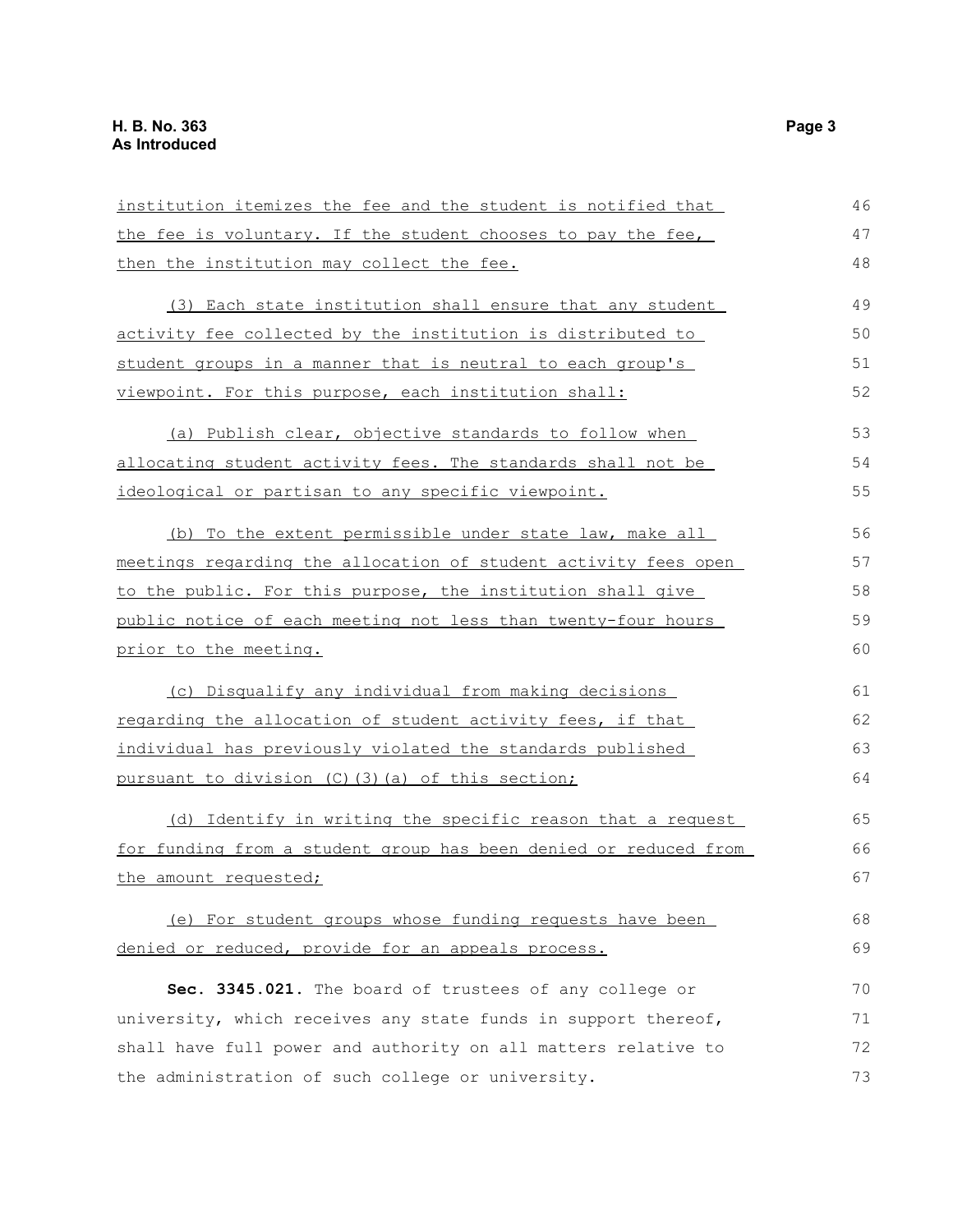Such power shall include but not be limited to the authority to withhold use of the facilities of any such college or university for meetings or speaking purposes from persons who are members of the communist party, persons who advocate or persons who hold membership in or support organizations which advocate the overthrow of the government of the United States and its free institutions by force or violence or whose presence is not conducive to high ethical and moral standards or the primary educational purposes and orderly conduct of the functions of the institution. The board of trustees of any such college or university may delegate any administrative authority mentioned in this section, including but not limited to, the enforcement of rulesor regulations with respect to the use of university or college facilities for speaking purposes, to the president of any such college or university, or to such other administrative personnel as may be designated or appointed therefor by the board of trustees. **Sec. 3345.023.** (A) (1) As used in sections 3345.023 to 3345.026 of the Revised Code: (a) "Benefits" include, without limitation: (i) Recognition; (ii) Registration; (iii) The use of facilities of the state institution of higher education for meetings or speaking purposes, subject to section 3345.021 of the Revised Code; (iv) The use of channels of communication of the state institution of higher education; 74 75 76 77 78 79 80 81 82 83 84 85 86 87 88 89 90 91 92 93 94 95 96 97 98 99 100 101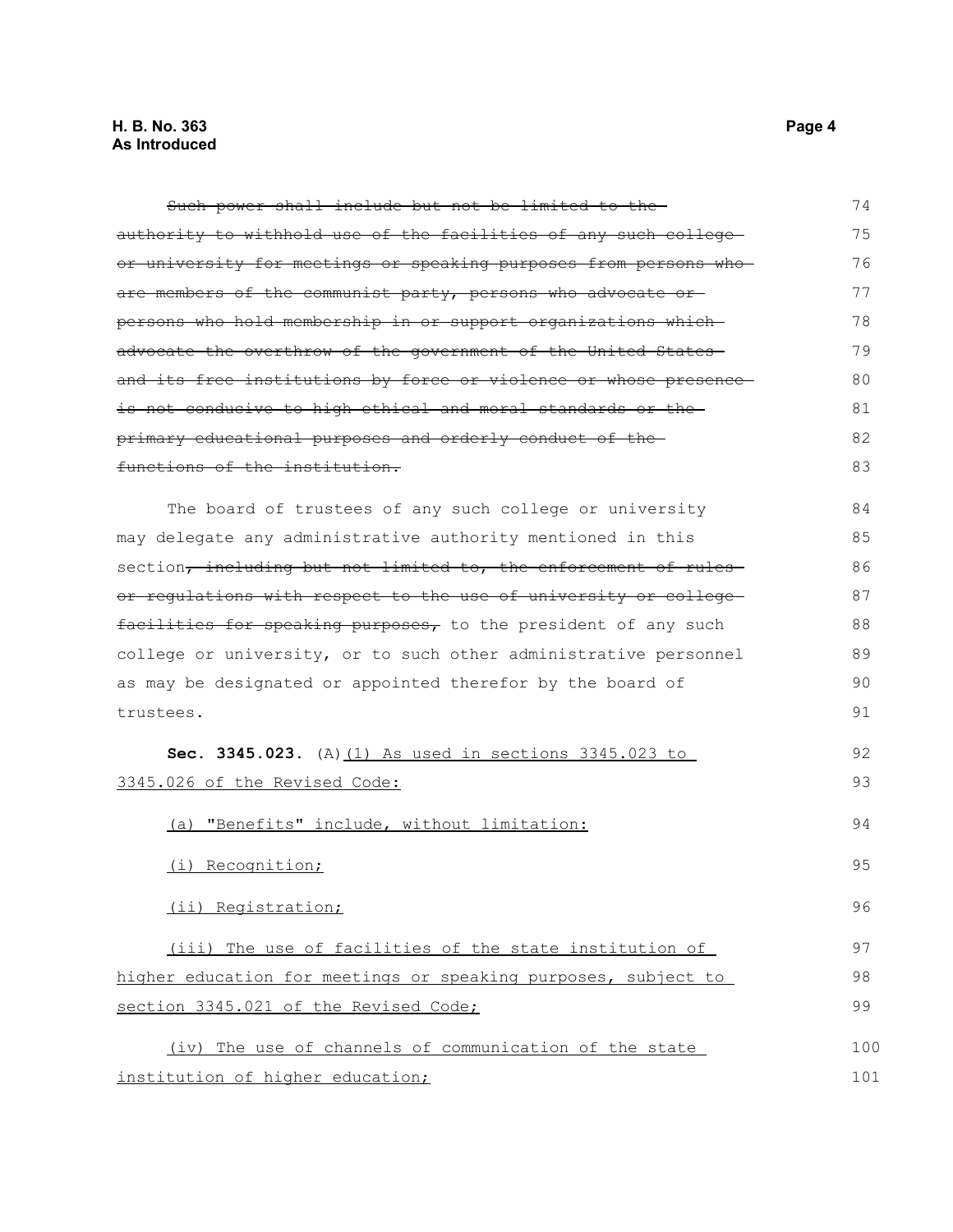| (v) Funding sources that are otherwise available to any          | 102 |
|------------------------------------------------------------------|-----|
| other student group in the state institution of higher           | 103 |
| education.                                                       | 104 |
| (b) "Campus community" includes students, student groups,        | 105 |
| faculty, staff, and employees of a state institution of higher   | 106 |
| education and any invited quests of those individuals.           | 107 |
| (c) "Expression" includes, but is not limited to, any            | 108 |
| lawful verbal or written means by which individuals may          | 109 |
| communicate ideas to one another, including all forms of         | 110 |
| peaceful assembly, protests, speeches, distribution of           | 111 |
| literature, carrying and displaying signs, and circulating       | 112 |
| petitions.                                                       | 113 |
| (d) "Generally accessible areas" means areas of the campus       | 114 |
| of a state institution of higher education where members of the  | 115 |
| campus community are commonly allowed, but does not include      | 116 |
| areas where access is restricted to a majority of the campus     | 117 |
| community. All generally accessible areas of campus shall be     | 118 |
| considered traditional public forums for expression by members   | 119 |
| of the campus community.                                         | 120 |
| (e) "Restriction on expression" means anything that may          | 121 |
| stand as a barrier to expression in any way or chill expression. | 122 |
| (f) "State institution of higher education" has the same         | 123 |
| meaning as in section 3345.011 of the Revised Code.              | 124 |
| (g) "Student group" means an officially recognized group         | 125 |
| at a state institution of higher education, or a group seeking   | 126 |
| official recognition in compliance with established policies of  | 127 |
| the state institution of higher education, comprised of admitted | 128 |
| students that receive, or are seeking to receive, benefits       | 129 |
| through the state institution of higher education.               | 130 |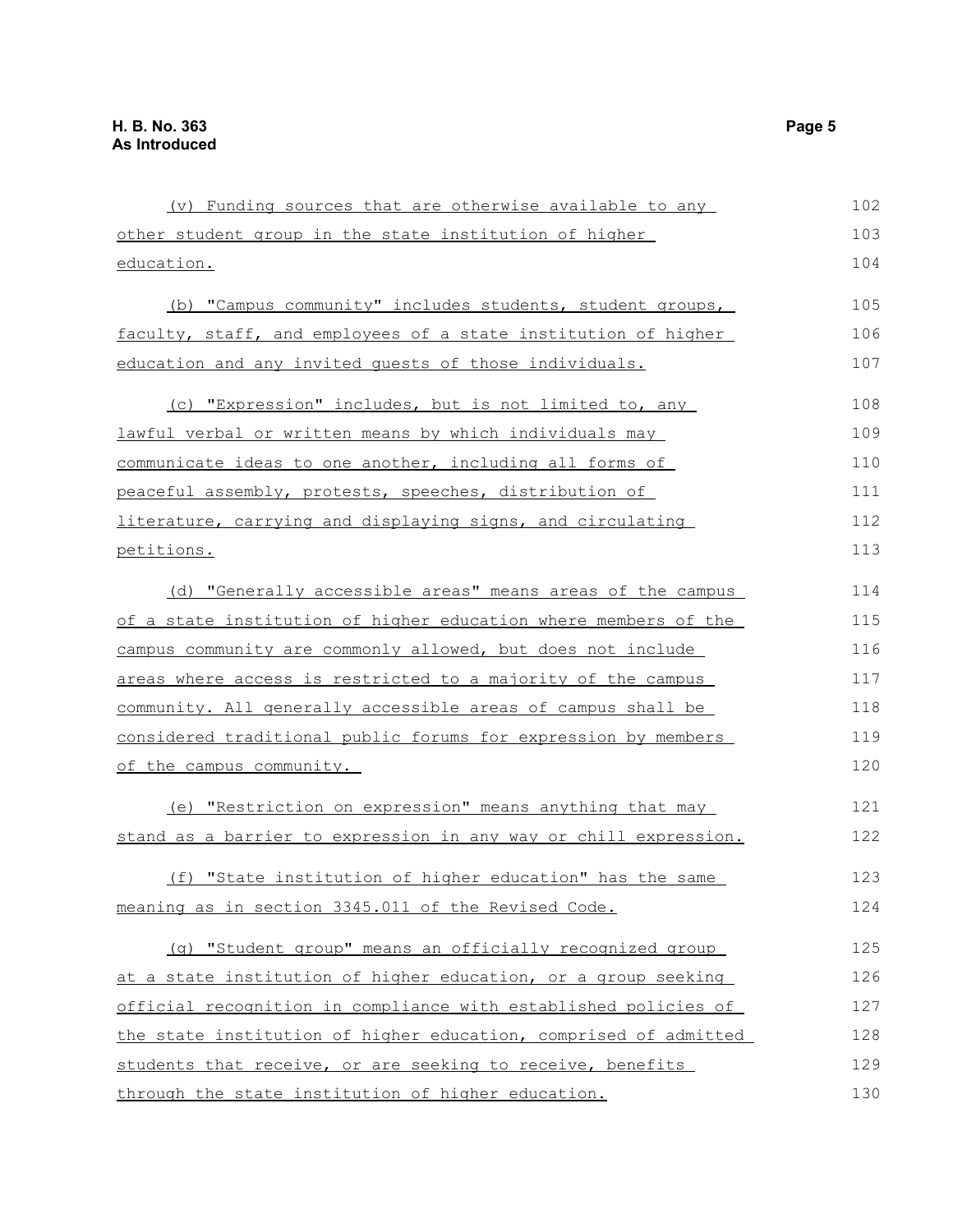### **H. B. No. 363 Page 6 As Introduced**

| (2) The provisions and requirements of sections 3345.023        | 131 |
|-----------------------------------------------------------------|-----|
| to 3345.026 of the Revised Code supersede any rule, policy,     | 132 |
| action, communication, or requirement of any institution of     | 133 |
| higher education or other agency of the state. No rule, policy, | 134 |
| action, communication, or requirement shall contradict or       | 135 |
| diminish the effect of those sections of the Revised Code.      | 136 |
| (3) If any provision of section 3345.02 or sections             | 137 |
| 3345.023 to 3345.026 of the Revised Code is declared            | 138 |
| unconstitutional, or the applicability thereof to any person or | 139 |
| circumstances is held invalid, the remainder of those sections  | 140 |
| and the applicability thereof to other persons or circumstances | 141 |
| shall not be affected thereby.                                  | 142 |
| (B) No state institution of higher education shall take         | 143 |
| any action or enforce any policy that would deny a religious    | 144 |
| student group any benefit available to any other student group  | 145 |
| based on the religious student group's requirement that its     | 146 |
| leaders or members adhere to its sincerely held religious       | 147 |
| beliefs or standards of conduct.                                | 148 |
| As used in this section:                                        | 149 |
| (1) "Benefits" include, without limitat                         | 150 |
| <del>(a) Recognition;</del>                                     | 151 |
| (b) Registration;                                               | 152 |
| (e) The use of facilities of the state institution of           | 153 |
| higher education for meetings or speaking purposes, subject to  | 154 |
| section 3345.021 of the Revised Code;                           | 155 |
| (d) The use of channels of communication of the state-          | 156 |
| institution of higher education;                                | 157 |
| (e) Funding sources that are otherwise available to any-        | 158 |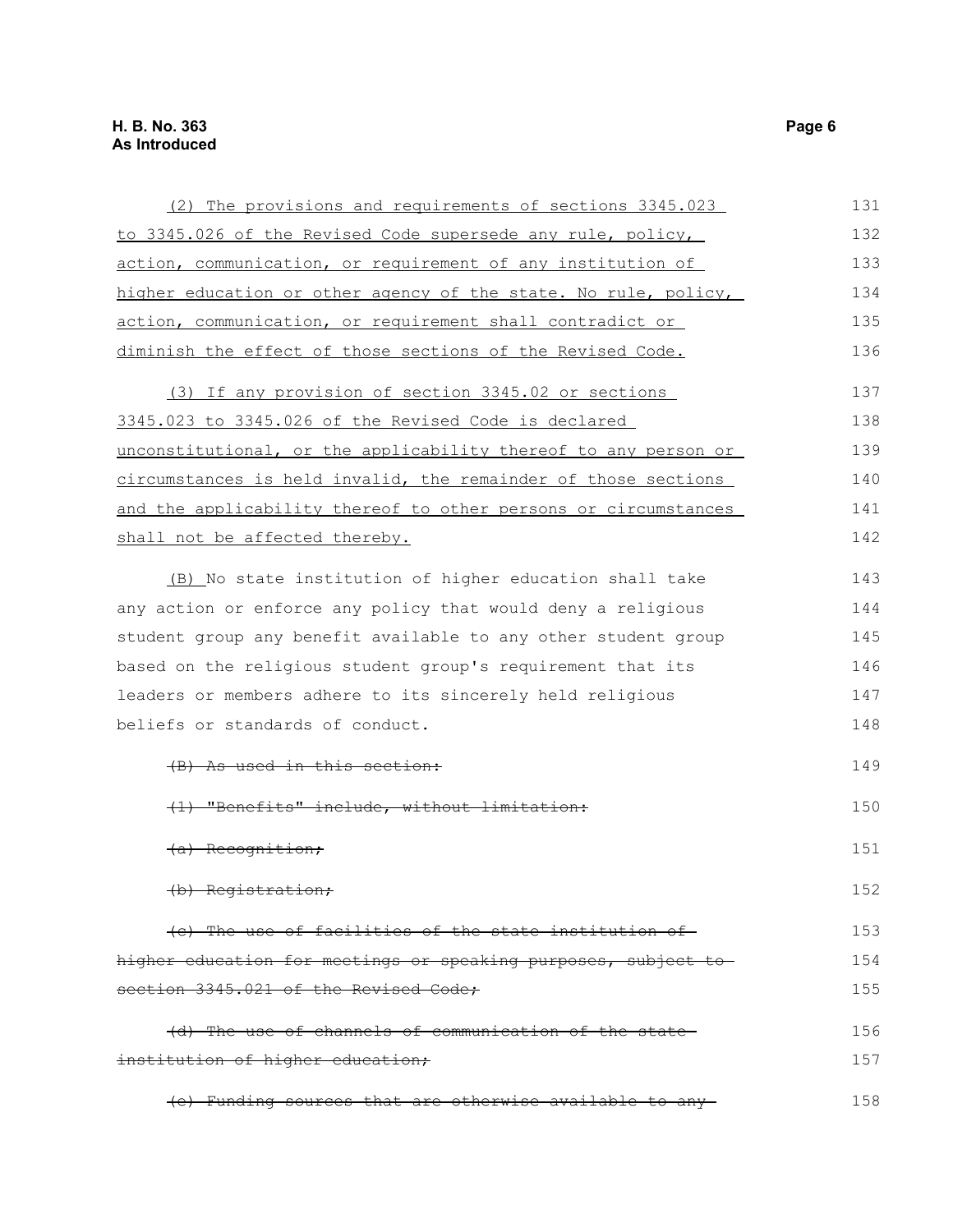| other student group in the state institution of higher-         | 159 |
|-----------------------------------------------------------------|-----|
| education.                                                      | 160 |
| (2) "State institution of higher education" has the same-       | 161 |
| meaning as in section 3345.011 of the Revised Code.             | 162 |
| (C) Subject to the exceptions set forth in section              | 163 |
| 3345.024 of the Revised Code, no state institution of higher    | 164 |
| education shall take any action or enforce any policy that      | 165 |
| limits or restricts the constitutional right of a member of the | 166 |
| campus community to engage in free expression in generally      | 167 |
| accessible areas. According to that constitutional right, each  | 168 |
| state institution shall provide members of the campus community | 169 |
| with clear, content neutral policies, rules, and procedures     | 170 |
| regarding the conduct for expression.                           | 171 |
| (D) No action by an institution of higher education, or         | 172 |
| any of its administrators in the administrator's official       | 173 |
| capacity, including disciplinary action, issued warnings,       | 174 |
| communication of any type that directly or indirectly targets a | 175 |
| member of the campus community, or information disseminated to  | 176 |
| the entire student population shall limit or chill expression   | 177 |
| based on the content of expression.                             | 178 |
| (E)(1) Offense or irritation taken to the content of            | 179 |
| expression shall not be considered an actionable harm under any | 180 |
| circumstances.                                                  | 181 |
| (2) An institution of higher education or its                   | 182 |
| administrators shall not do any of the following:               | 183 |
| (a) Revoke the invitation of the invitee of a member of         | 184 |
| the campus community on the basis of reaction, opposition,      | 185 |
| offense, or irritation taken to the content of that invitee's   | 186 |
| expression;                                                     | 187 |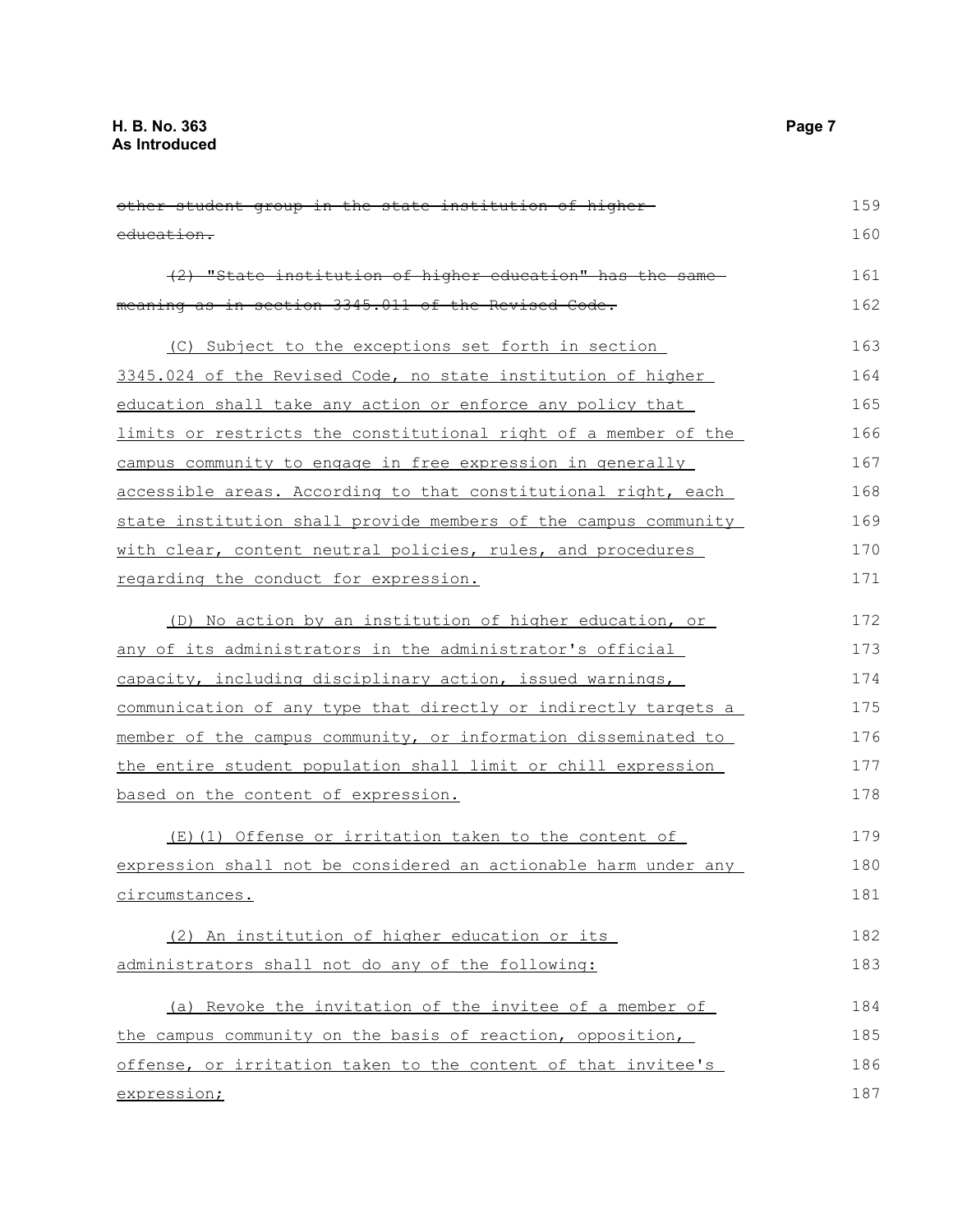| (b) Place a restriction on the expression of the invitee         | 188 |
|------------------------------------------------------------------|-----|
| of a member of the campus community on the basis of reaction,    | 189 |
| opposition, offense, or irritation taken to the content of that  | 190 |
| invitee's expression;                                            | 191 |
| (c) Establish a barrier to the expression of the invitee         | 192 |
| of a member of the campus community, including but not limited   | 193 |
| to imposing a registration or security fee, the amount of which  | 194 |
| is unreasonably high compared to other registration and security | 195 |
| fees charged to other invitees on the basis of reaction,         | 196 |
| opposition, offense, or irritation taken to the content of that  | 197 |
| invitee's expression.                                            | 198 |
| Sec. 3345.024. (A) Nothing in sections 3345.023 to               | 199 |
| 3345.026 of the Revised Code shall be interpreted as preventing  | 200 |
| or limiting a state institution of higher education from         | 201 |
| lawfully engaging in any of the following:                       | 202 |
| (1) Restricting expression in an area of campus that is          | 203 |
| not a generally accessible area;                                 | 204 |
| (2) Restricting expression by individuals who are not            | 205 |
| members of the campus community and to whom those sections do    | 206 |
| not apply;                                                       | 207 |
| (3) Establishing sexual harassment policies that are             | 208 |
| consistent with the United States Constitution, or the           | 209 |
| constitution of this state, or both;                             | 210 |
| (4) Prohibiting, limiting, or restricting expression by          | 211 |
| members of the campus community or other individuals that is a   | 212 |
| violation of state or federal law;                               | 213 |
| (5) (a) Prohibiting, limiting, or restricting expression by      | 214 |
| members of the campus community or other individuals that is     | 215 |
| otherwise subject to limited or diminished protection under the  | 216 |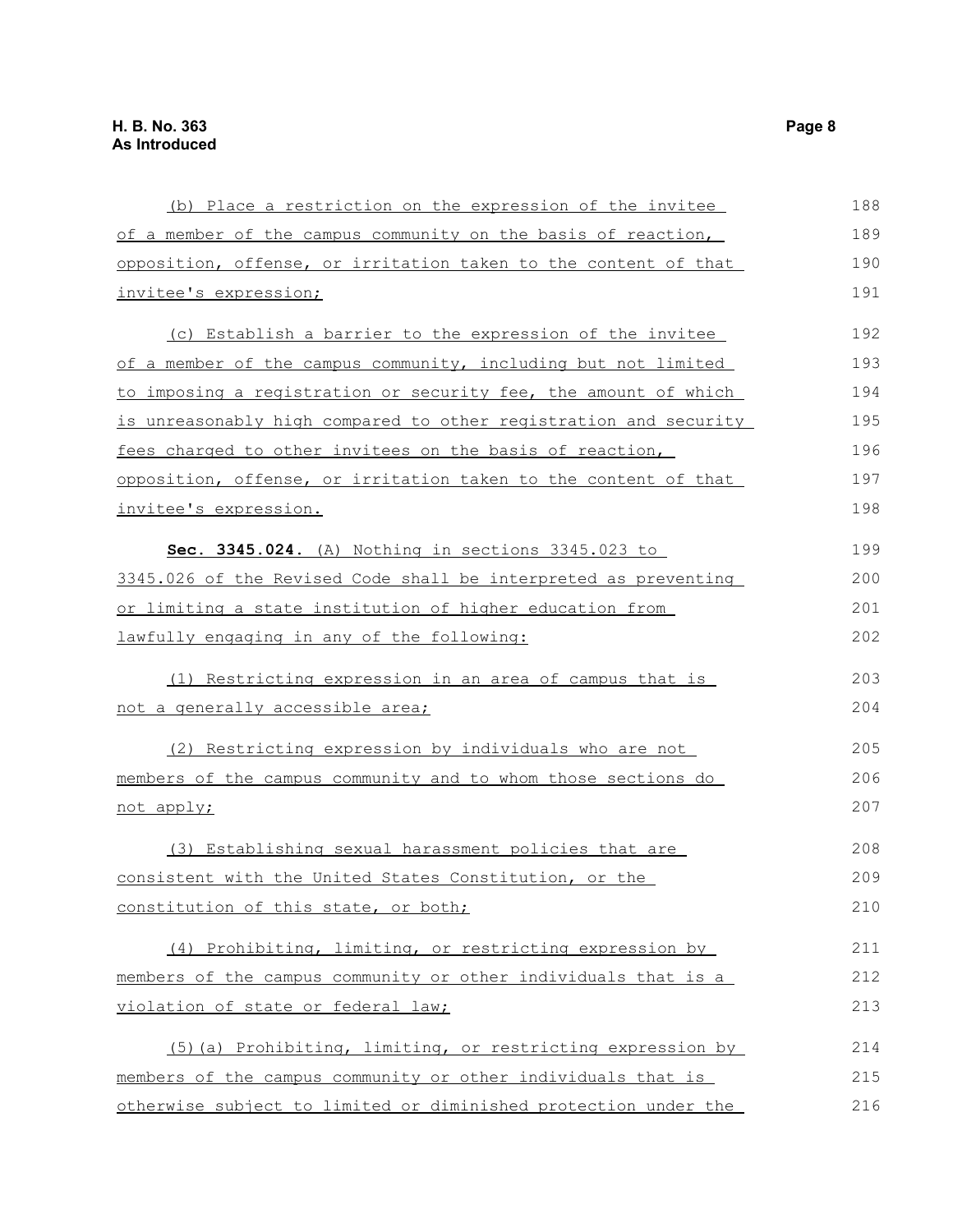| United States Constitution, or the constitution of this state,   | 217 |
|------------------------------------------------------------------|-----|
|                                                                  | 218 |
| or both because that type of expression has been classified      |     |
| through decisions of the United States Supreme Court, or the     | 219 |
| supreme court of this state, or both, as any of the following:   | 220 |
| (i) Unprotected defamation;                                      | 221 |
| (ii) Conduct that is so severe and pervasive that it             | 222 |
| constitutes illegal harassment;                                  | 223 |
| (iii) Any statement meant by the speaker to communicate a        | 224 |
| serious expression of intent to commit an act of unlawful        | 225 |
| violence to a particular individual or group of individuals that | 226 |
| constitutes a true threat;                                       | 227 |
| (iv) Unjustifiable invasion of privacy or confidentiality        | 228 |
| not involving a matter of public concern;                        | 229 |
| (v) An action that unlawfully disrupts the function of the       | 230 |
| state institution;                                               | 231 |
| (vi) Commercial speech;                                          | 232 |
| (vii) Expression made by an employee that is in violation        | 233 |
| of the institution's established code of employee conduct or is  | 234 |
| otherwise subject to contractual authority of the institution or | 235 |
| its employees;                                                   | 236 |
| (viii) Any other expression that is subject to diminished        | 237 |
| protection under the United States Constitution, or the          | 238 |
| constitution of this state, or both.                             | 239 |
| (b) Any prohibition, limitation, or restriction of               | 240 |
| expression that is subject to diminished protection under        | 241 |
| division (A) (5) (a) of this section shall allow the maximum     | 242 |
| extent of expression permitted under the United States           | 243 |
| Constitution, or the constitution of this state, or both. Any    | 244 |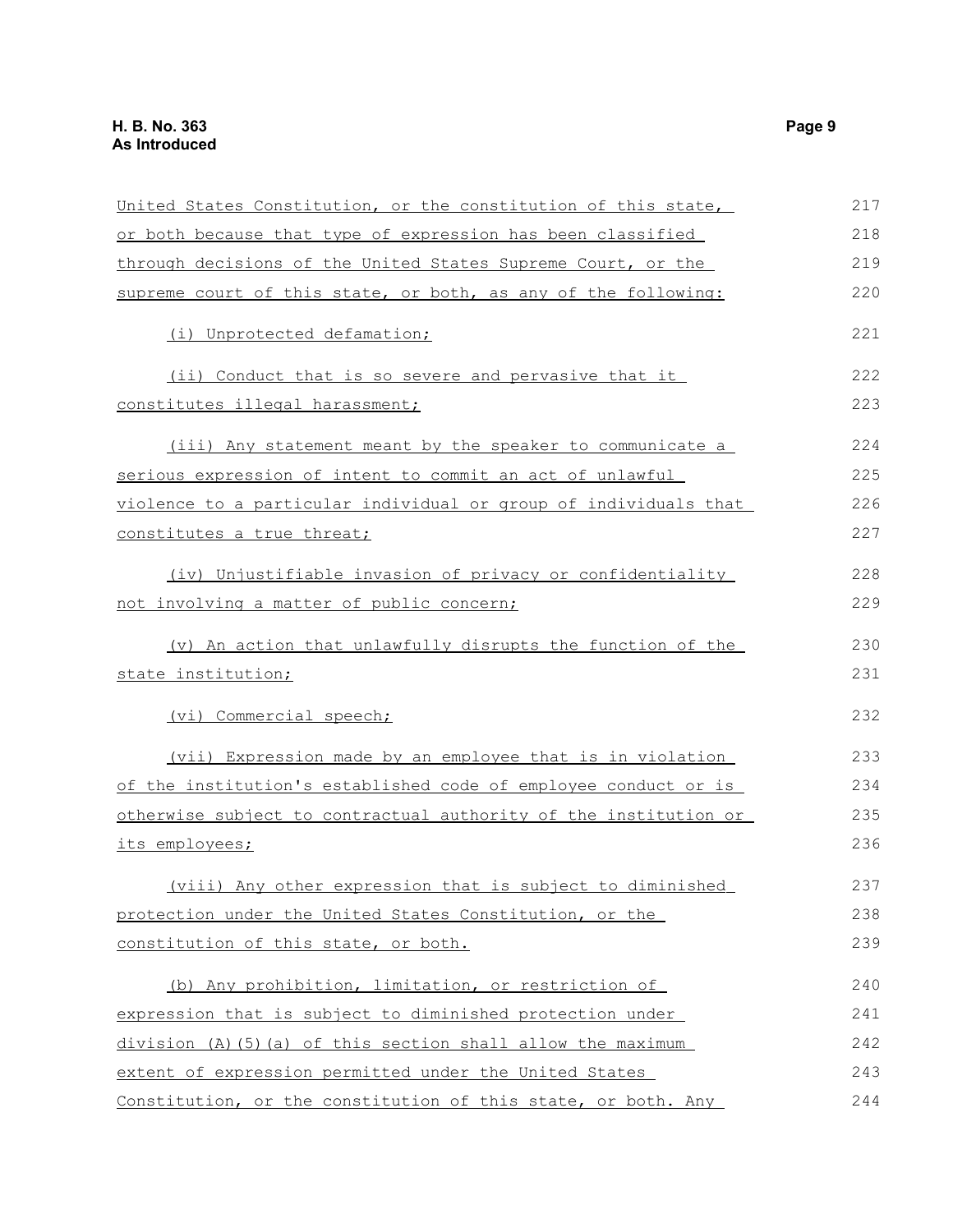ambiguity that arises from claims involving limited or diminished expression shall be resolved in favor of the individual engaging in the expression. (B) Nothing in sections 3345.023 to 3345.026 of the Revised Code is intended to or shall be construed to apply to, limit, or abrogate any right to free expression by individuals who are not members of the campus community, such as members of the general public who are lawfully visiting the campus, or in an area on campus that is not a generally accessible area. (C)(1) A state institution of higher education may maintain and enforce reasonable time, place, and manner restrictions on expression, provided any restriction: (a) Is narrowly tailored to serve a compelling institutional interest; (b) Is the least restrictive means available; (c) Provides for ample alternative means of expression for members of the campus community; (d) Allows for members of the campus community to assemble spontaneously and contemporaneously for expressive purposes. (2) A time, place, and manner restriction on expression shall not be enforceable if it is any of the following: (a) A restriction that is vague or ambiguous; (b) A restriction that has the purpose or effect of segregating the expression from any particular audience or person; (c) A restriction that unnecessarily limits the space for expression within generally accessible areas; 245 246 247 248 249 250 251 252 253 254 255 256 257 258 259 260 261 262 263 264 265 266 267 268 269 270 271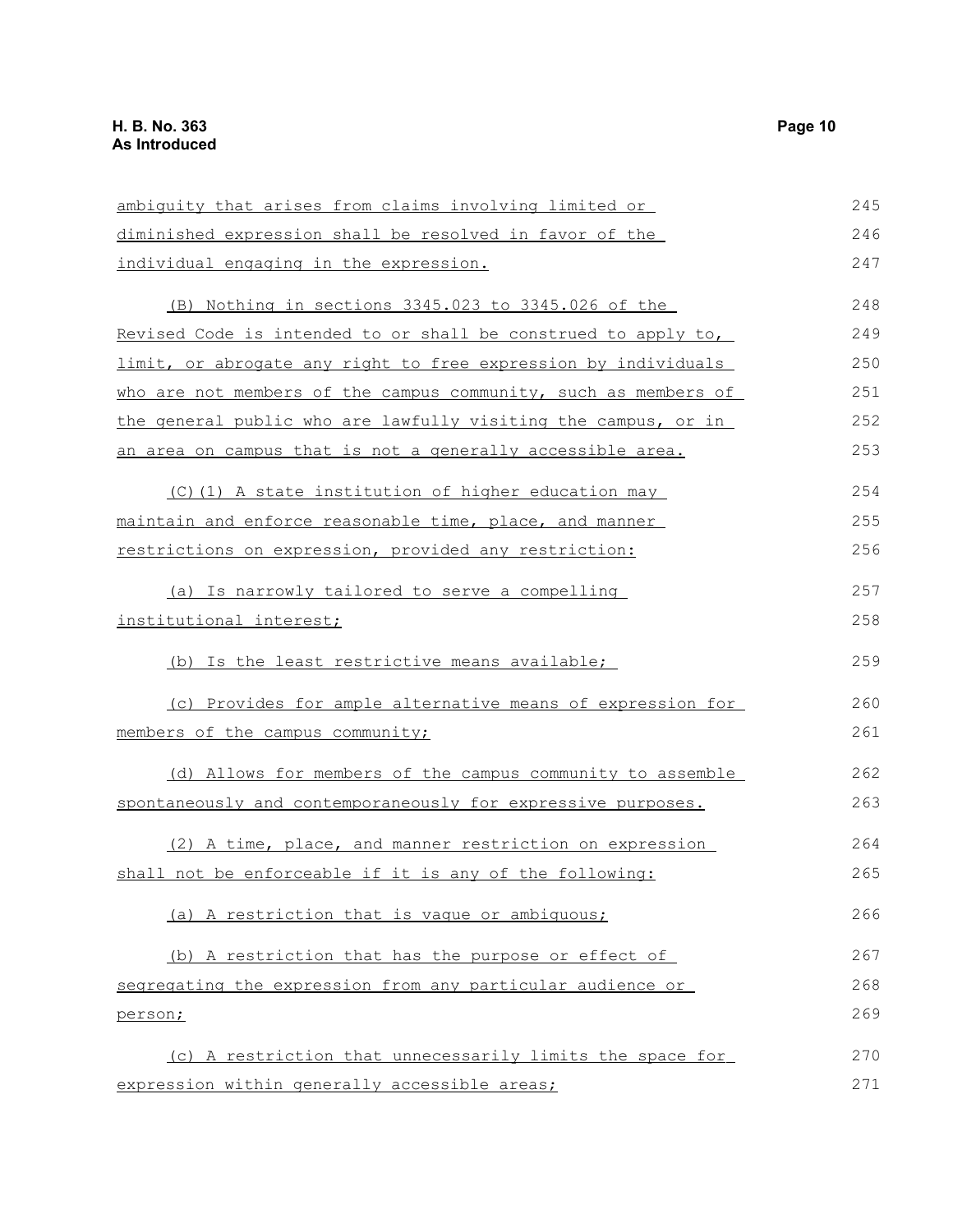(d) A restriction that is based on reaction or opposition to the content of expression by any person. **Sec. 3345.025.** (A) Within ninety days after the effective date of this section, each state institution of higher education shall develop and adopt a policy regarding free expression that complies with sections 3345.023 and 3345.024 of the Revised Code, which shall not be contradicted or diminished by actions, policies, or procedures, that contains the statement: "Under the Ohio Revised Code, it is not the proper role of a state institution of higher education to shield individuals from expression protected by the United States and Ohio Constitutions, including, without limitation, ideas and opinions that the institution finds unwelcome, disagreeable, or even deeply offensive." (B) Each state institution shall: (1) Publish the policy regarding free expression on campus adopted pursuant to division (A) of this section in any handbooks, web sites, regulations, and written expectations of student conduct; (2) Provide a copy of the the policy to each student during any student orientation program; (3) Develop materials, programs, and procedures to ensure that its administrators, campus police, residence life officials, professors, and any other employees or agents who are responsible for the discipline or education of students understand the policies, regulations, and duties of state institutions of higher education regarding free expression on campus consistent with this section, the United States Constitution, and the Ohio Constitution. 272 273 274 275 276 277 278 279 280 281 282 283 284 285 286 287 288 289 290 291 292 293 294 295 296 297 298 299 300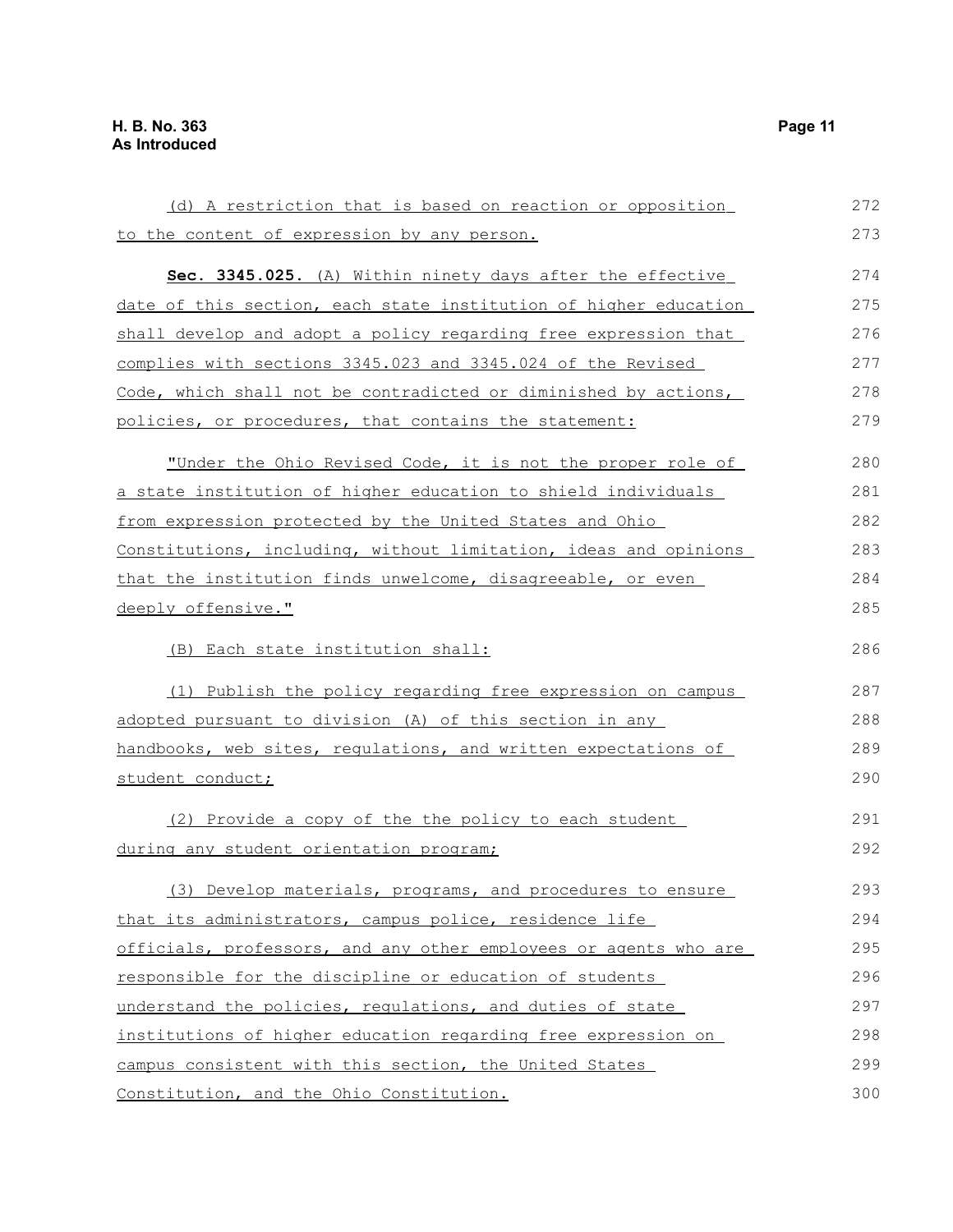| (C)(1) Within one hundred eighty days after the effective             | 301 |
|-----------------------------------------------------------------------|-----|
| date of this section, and in a manner that complies with the          | 302 |
| "Family Educational Rights and Privacy Act of 1974," 88 Stat.         | 303 |
| 571, 20 U.S.C. 1232q, each state institution of higher education      | 304 |
| shall publish on its web site, and submit to the governor,            | 305 |
| speaker of the house of representatives, and president of the         | 306 |
| <u>senate a report detailing the courses of action implemented in</u> | 307 |
| accordance with the requirements of sections 3345.023 to              | 308 |
| 3345.026 of the Revised Code, containing the following                | 309 |
| information:                                                          | 310 |
| (a) A description of any barriers to or incidents of                  | 311 |
| disruption of free expression occurring on campus, including,         | 312 |
| but not limited to, attempts to block or prohibit speakers and        | 313 |
| any investigation of students or student groups on the basis of       | 314 |
| expression;                                                           | 315 |
| (b) Any other information the state institution of higher             | 316 |
| education finds necessary and appropriate for the public to           | 317 |
| evaluate whether the free expression rights for members of the        | 318 |
| campus community have been adequately protected and enforced.         | 319 |
| (2) Within thirty days after an action is brought against             | 320 |
| a state institution of higher education for an alleged violation      | 321 |
| of expression rights, the institution shall submit a                  | 322 |
| supplementary report, containing the information described in         | 323 |
| division (C)(1) of this section and a copy of the complaint.          | 324 |
| Sec. 3345.026. (A) Notwithstanding Chapter 2743. of the               | 325 |
| Revised Code, the state hereby waives its immunity from suit in       | 326 |
| a federal court under the Eleventh Amendment to the United            | 327 |
| States Constitution, and consents to the jurisdiction of the          | 328 |
| federal courts over its civil liability, and the civil liability      | 329 |
| of a state institution of higher education, for any violation of      | 330 |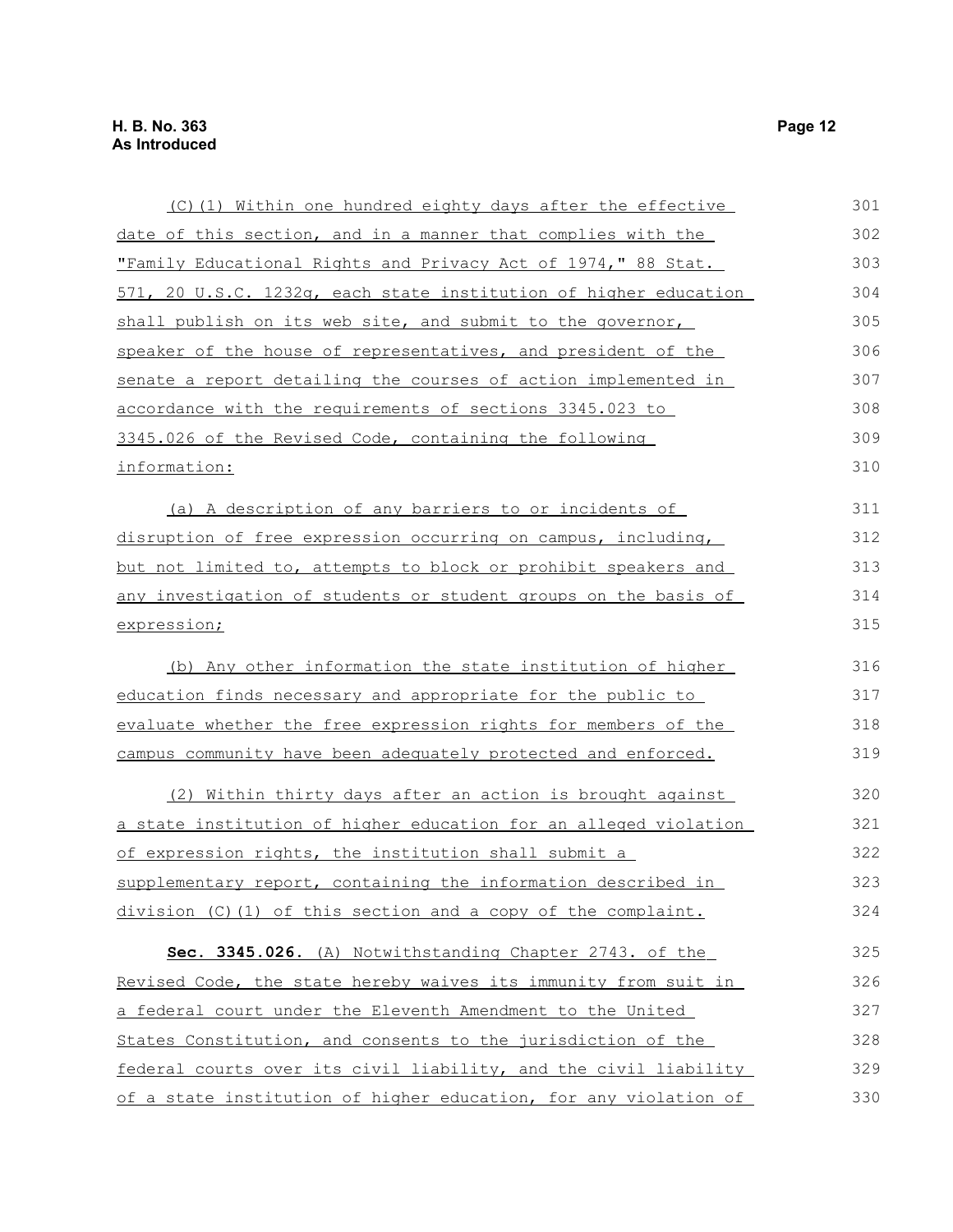| division (C) of section 3345.02 and sections 3345.023 to                | 331 |
|-------------------------------------------------------------------------|-----|
| 3345.025 of the Revised Code. A state institution of higher             | 332 |
| education that violates any of those sections shall not be              | 333 |
| immune from suit or liability for those violations.                     | 334 |
| (B) Any member of the campus community aggrieved by a                   | 335 |
| violation of division (C) of section 3345.02 and sections               | 336 |
| 3345.023 to 3345.025 of the Revised Code has a civil action             | 337 |
| against the state, a state institution of higher education, or          | 338 |
| any other individuals responsible for the violation. In the             | 339 |
| action, the members of the campus community may seek and obtain         | 340 |
| appropriate relief, including injunctive relief, compensatory           | 341 |
| damages, reasonable attorney's fees, and court costs.                   | 342 |
| (C) Any member of the campus community aggrieved by a                   | 343 |
| violation of division (C) of section 3345.02 and sections               | 344 |
| 3345.023 to 3345.025 of the Revised Code may assert such                | 345 |
| violation as a defense or counterclaim in any disciplinary              | 346 |
| action or in any civil or administrative proceedings brought            | 347 |
| against such individual or student group.                               | 348 |
| (D) Nothing in this section shall be interpreted to limit               | 349 |
| <u>any other remedies available to the individual or student group.</u> | 350 |
| (E) Except as otherwise provided in this division, an                   | 351 |
| action against the state, an institution of higher education            | 352 |
| thereof, or an individual for a violation of division (C)<br><u>of</u>  | 353 |
| section 3345.02 and sections 3345.023 to 3345.025 of the Revised        | 354 |
| Code shall be brought within one year after the cause of action         | 355 |
| has accrued. A court may allow an action described in this              | 356 |
| division to be brought after the expiration of that one-year            | 357 |
| period if the court determines that there is just cause for a           | 358 |
| delay in bringing the claim.                                            | 359 |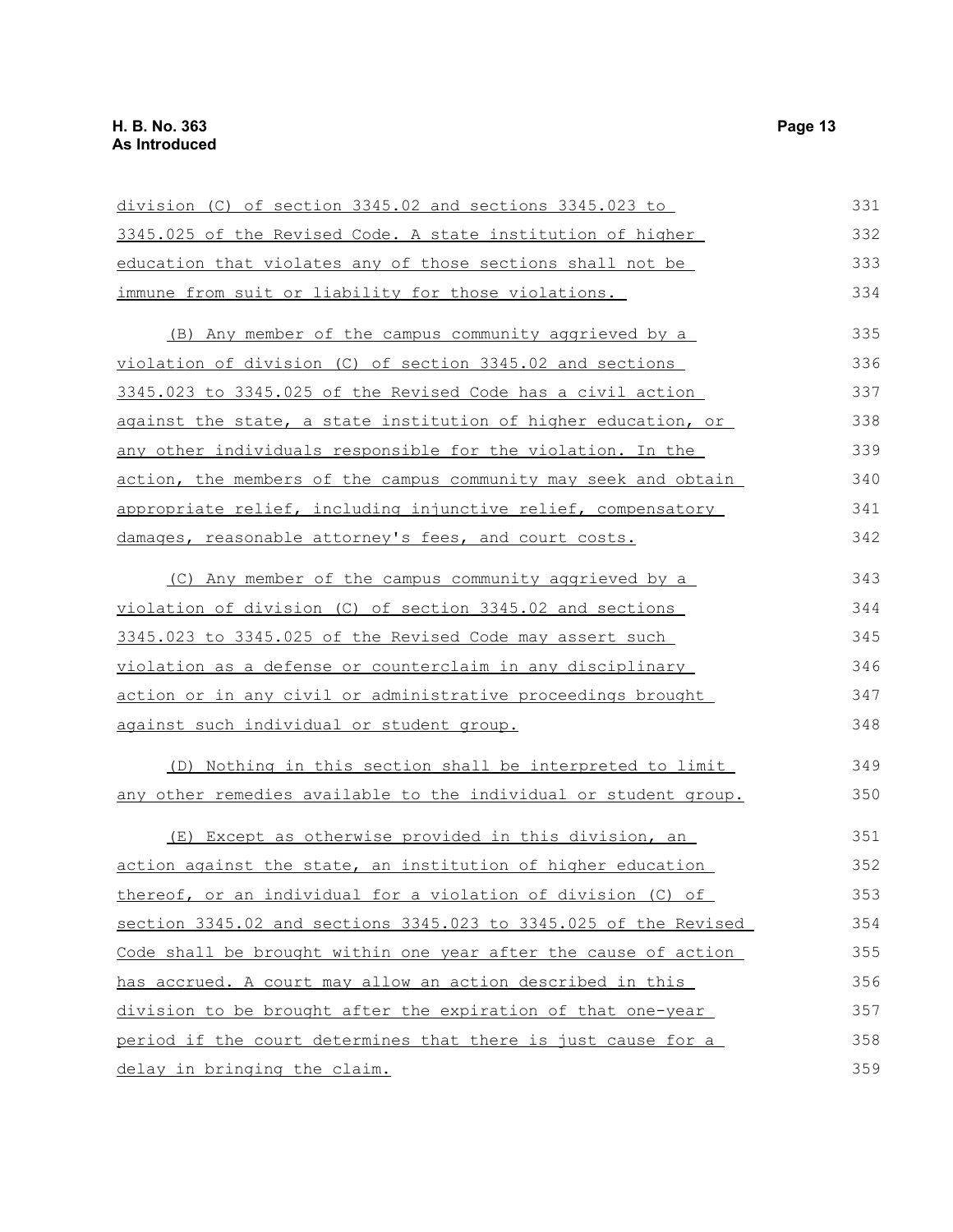**Sec. 3345.025 3345.0210.** The board of trustees of each state institution of higher education as defined in section 3345.011 of the Revised Code shall adopt a textbook selection policy for faculty to follow in selecting and assigning textbooks and other instructional materials for use in courses offered by the institution. The policy shall include faculty responsibilities and actions faculty may take in selecting and assigning textbooks and other instructional materials. 360 361 362 363 364 365 366 367

**Sec. 3345.21.** The board of trustees of any college or university which receives any state funds in support thereof, shall regulate the use of the grounds, buildings, equipment, and facilities of such college or university and the conduct of the students, staff, faculty, and visitors to the campus so that law and order are maintained and the college or university may pursue its educational objectives and programs in an orderly manner. 368 369 370 371 372 373 374 375

The board of trustees of each such college or university shall adopt rules for the conduct of the students, faculty, visitors, and staff, and may provide for the ejection from college or university property, suspension or expulsion of a person who violates such regulations. All such rules shall be published in a manner reasonably designed to come to the attention of, and be available to, all faculty, staff, visitors, and students. 376 377 378 379 380 381 382 383

The board of trustees shall provide for the administration and enforcement of its rules and may authorize the use of state university law enforcement officers provided for in section 3345.04 of the Revised Code to assist in enforcing the rules and the law on the campus of the college or university. The board of trustees, or appropriate officials of such college or university 384 385 386 387 388 389